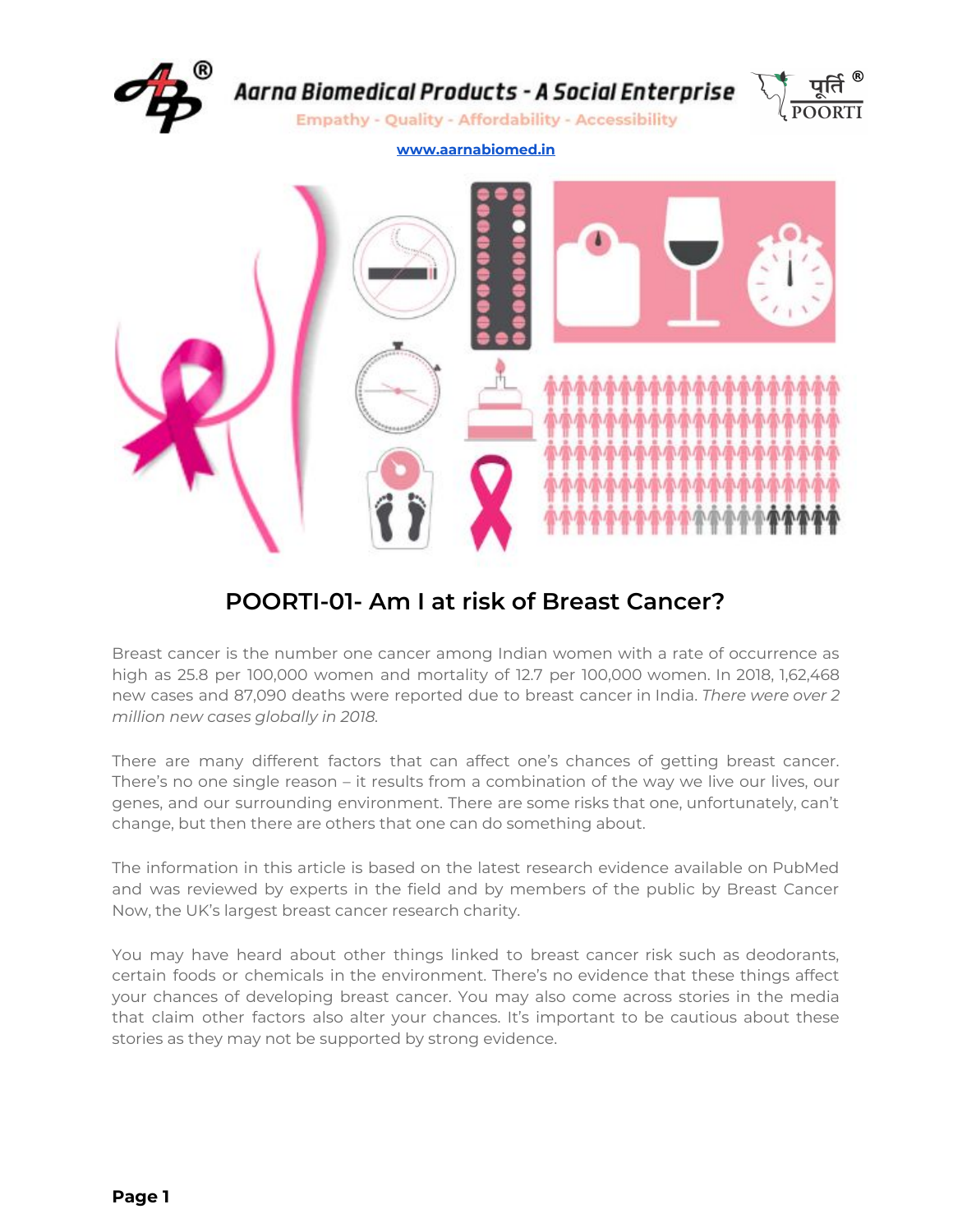

**[www.aarnabiomed.in](http://www.aarnabiomed.in/)**

## **THINGS WE CAN CHANGE**

By making small healthy changes in our lifestyle, we can lower your chances of getting breast cancer. This is no guarantee, but leading a healthy lifestyle does give a better chance.



We can benefit from any activity that makes us breathe harder and get warmer. The key is to remain physically active and exercise on a regular basis. Being active can also reduce our risk of other conditions like heart disease, diabetes and stroke, as well as improving the mood and reducing symptoms of depression.



After the menopause, our risk of breast cancer increases if we are overweight or obese, and the more weight we gain in your life, the higher our risk. We should strive to eat a balanced and varied diet rich in fruit, vegetables, pulses and whole grains and should try to avoid red meat, fatty and junk food, as much as possible.

**LIMITING ALCOHOL INTAKE**

Drinking alcohol regularly increases our risk of breast cancer, and the more you drink, the greater the risk. If one drinks over the recommended amount, cutting down can have many positive health effects.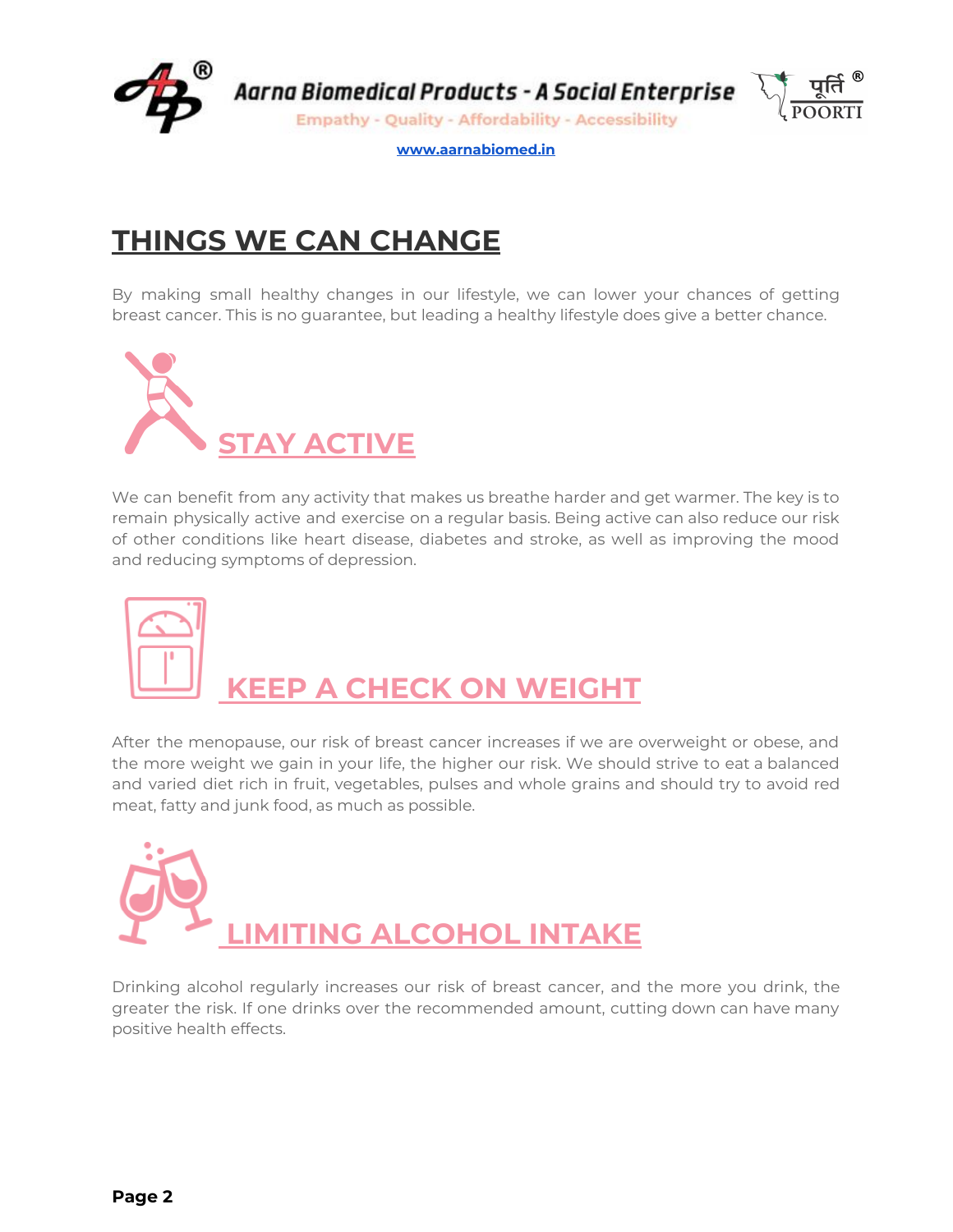

Aarna Biomedical Products - A Social Enterprise

**Empathy - Quality - Affordability - Accessibility** 

**[www.aarnabiomed.in](http://www.aarnabiomed.in/)**



If one smokes, quitting could help to lower the risk of breast cancer. There is growing evidence from several recent studies that smoking slightly increases your chance of developing breast cancer.



Overall, having children means your risk of breast cancer is lowered in the long term. Your risk becomes lower the more children you have and the earlier you begin your family. The longer one breastfeeds, the more the risk is lowered. Similarly, the instances of breast cancer are more prevalent among working couples who do not start their families early enough.

### **THINGS WE CANNOT CHANGE**

Unfortunately, there are some things affecting your risk of breast cancer that we can't do anything about. The earlier breast cancer is diagnosed, the better the chance of getting successful treatment. So it's also important to be checking our breasts regularly and to attend our breast screening appointments.

**WHEN YOUR PERIODS STARTED & MENOPAUSE**

One's chance of developing breast cancer is slightly increased if their periods started at an early age. This may be because one was exposed to the naturally occurring female hormone estrogen for longer. Similarly, the later one goes through the menopause, the higher their risk, but this increase in risk is small.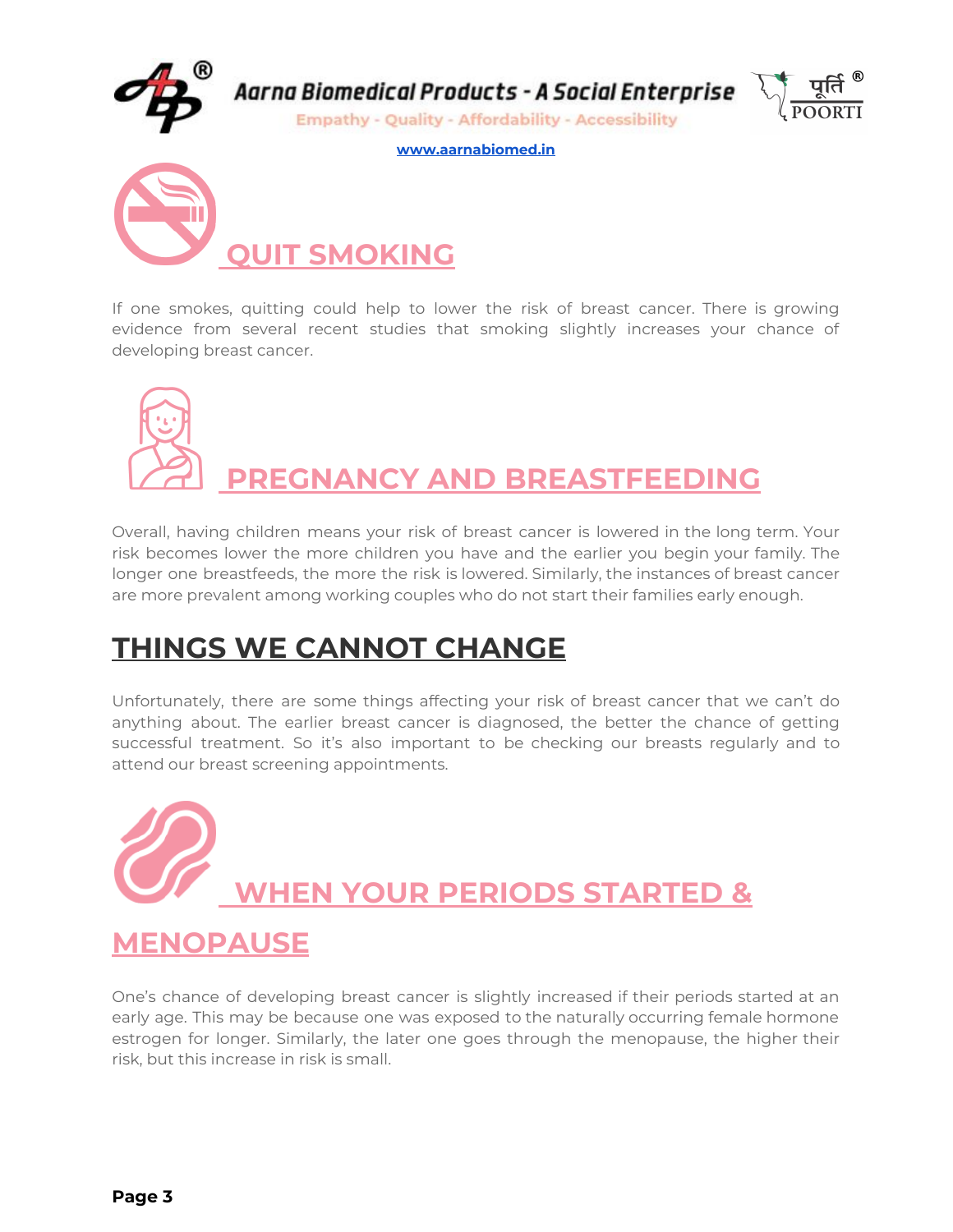



**Empathy - Quality - Affordability - Accessibility** 

**[www.aarnabiomed.in](http://www.aarnabiomed.in/)**



# **A FAMILY HISTORY OF BREAST CANCER**

If one has a family history of breast cancer, this means one has a higher than average chance of developing the disease. Of all women with breast cancer, around 1 in 10 approximately have a family history.



Hormone replacement therapy, or HRT, is a treatment used to relieve the symptoms of menopause by increasing your estrogen levels. The longer one uses it, the greater their risk of developing breast cancer.



Taking the combined contraceptive pill slightly increases one's risk of breast cancer – but within a few years of stopping, this risk disappears. Most women who use the pill are in their late teens, twenties and early thirties. If you're under 35, breast cancer is rare, so it's important to consider this when you're deciding whether to take the pill.



Breast density is the amount of breast tissue compared to fat tissue in your breasts. If one has a high amount of breast tissue compared to fat, they have a 'high breast density', which increases the risk of breast cancer.